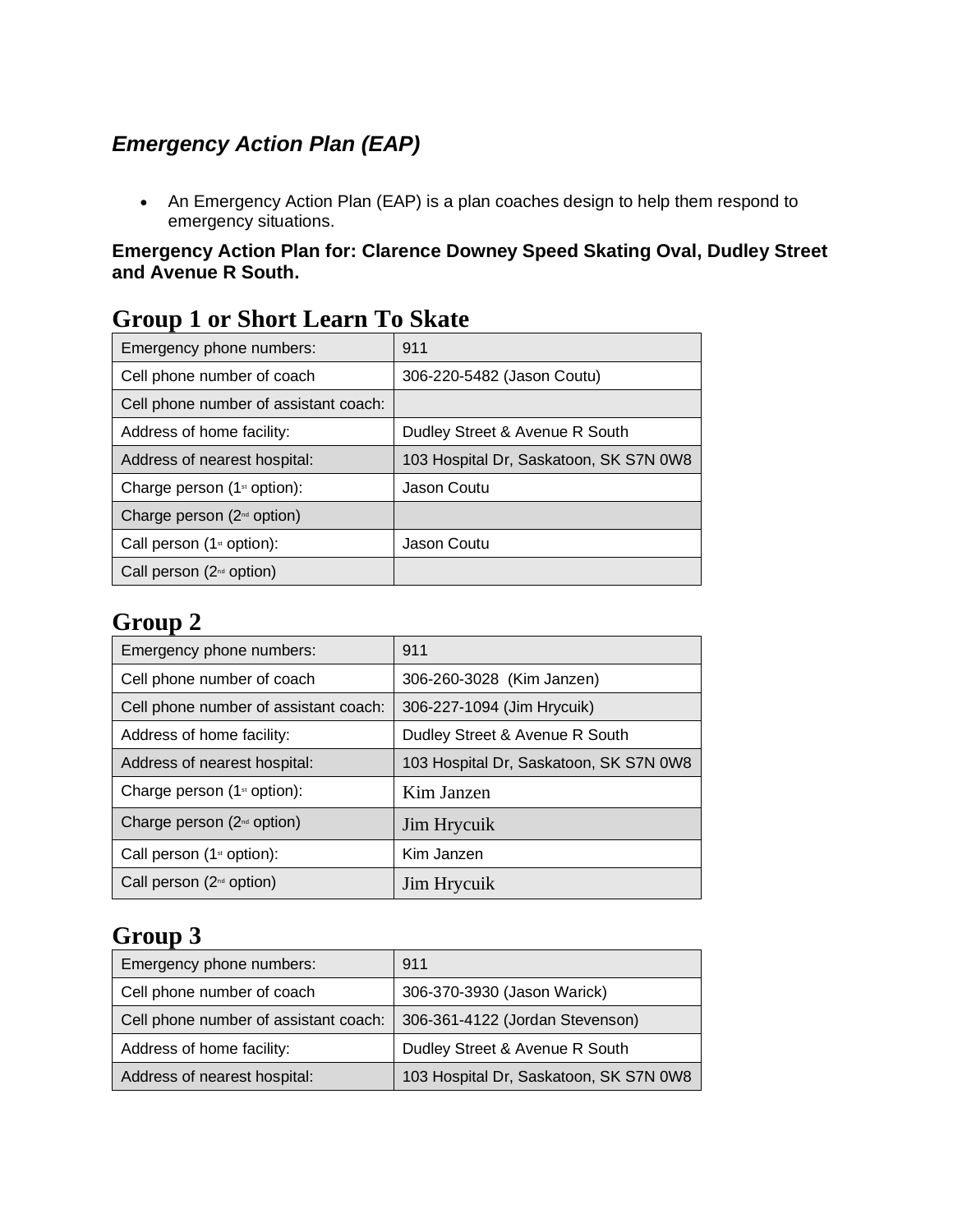| Charge person $(1$ <sup>st</sup> option): | Jason Warick     |
|-------------------------------------------|------------------|
| Charge person $(2^{nd}$ option)           | Jordan Stevenson |
| Call person $(1st$ option):               | Jason Warick     |
| Call person $(2^{nd}$ option)             | Jordan Stevenson |

# **Group 4**

| Emergency phone numbers:                  | 911                                    |
|-------------------------------------------|----------------------------------------|
| Cell phone number of coach                | 306-221-2971 (Tim Comfort)             |
| Cell phone number of assistant coach:     | 306-230-8472 (Chris Veeman)            |
| Address of home facility:                 | Dudley Street & Avenue R South         |
| Address of nearest hospital:              | 103 Hospital Dr, Saskatoon, SK S7N 0W8 |
| Charge person $(1$ <sup>st</sup> option): | <b>Tim Comfort</b>                     |
| Charge person $(2nd$ option)              | Chris Veeman                           |
| Call person $(1st$ option):               | <b>Tim Comfort</b>                     |
| Call person $(2^{nd}$ option)             | Chris Veeman                           |

### **Map to the hospital**



**Roles and Responsibilities**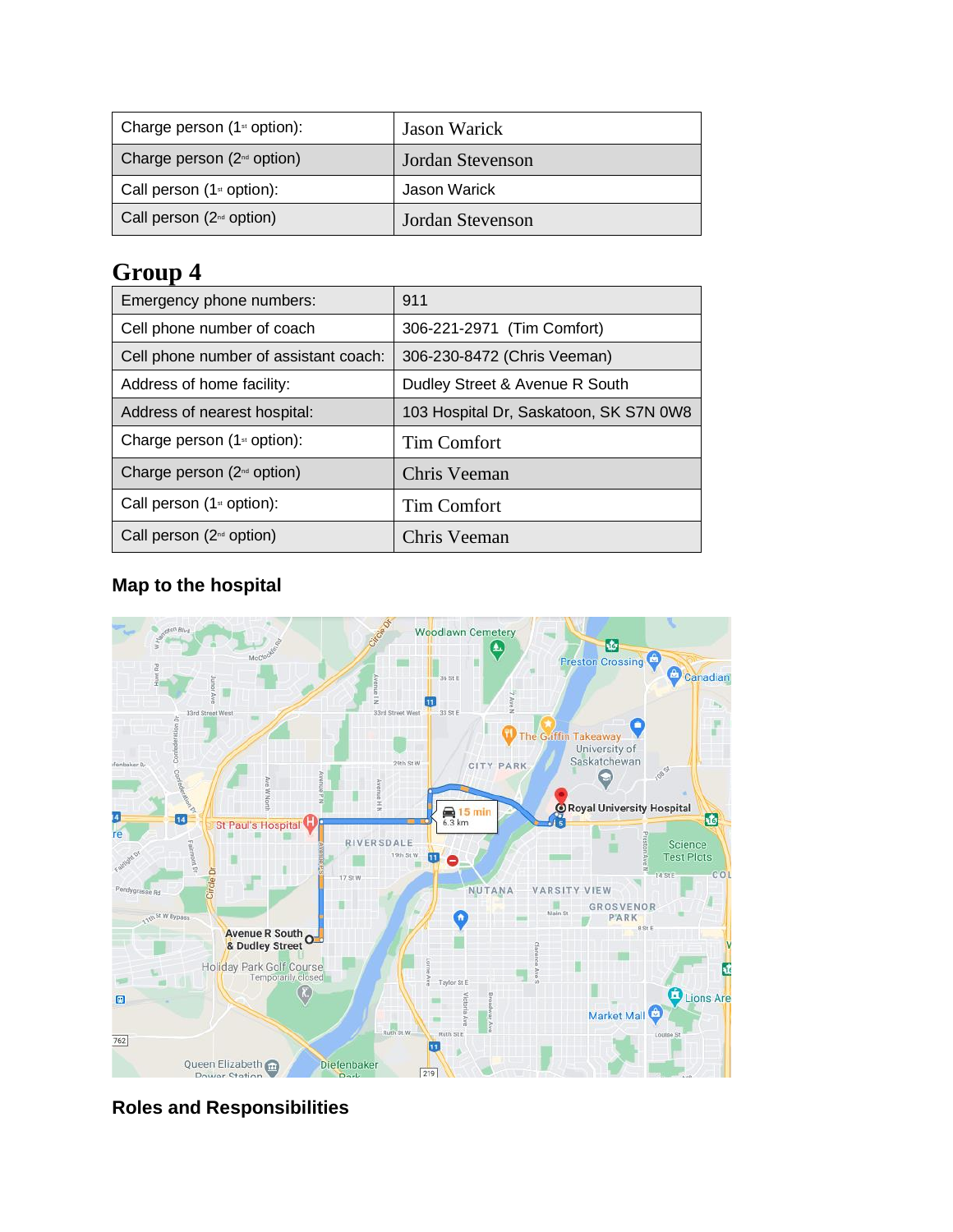- ensure you are wearing a mask and clean gloves (supplies are in the puck bag)
- designate a person to call a parent/caregiver of the skater information can be found on TeamSnap (they may not be present)
- secure area and shelter injured person from the environment
- designate who is in charge of the other athletes
- wear gloves if in contact with body fluids
- assess ABC (airway, breathing, circulation and no major bleeding)
- wait by the injured person until EMS arrives
- fill in an accident report

### **Steps to Follow When an Injury Occurs**

- call for emergency help
- provide all information to dispatch (location, nature of injury, description of
- first aid done, allergies and other medical issues)
- clear any traffic from the access area
- wait by the access area to meet ambulance
- call the emergency contact person listed on the injured person's profile

### **Steps**

- 1. control the environment
	- stop all athletes
	- protect yourself
	- shelter the athlete
- 2. initial assessment
	- breathing, pulse, bleeding
	- consciousness
	- back, neck or head injury
	- visible major trauma to a limb
	- cannot move arms/legs
- 3. second assessment
	- gather facts by talking to athlete
	- stay and talk calmly
	- have the athlete move themselves to safety if possible, do not move athlete yourself
- 4. assess the injury
	- $\bullet$  1 $\ast$  aid person assesses
	- $\bullet$  If 1<sup>st</sup> aid not sure of severity or no 1<sup>st</sup> aid person, activate EAP
	- Minor injury, go to step 5
- 5. Control the return to activity if no:
	- Swelling